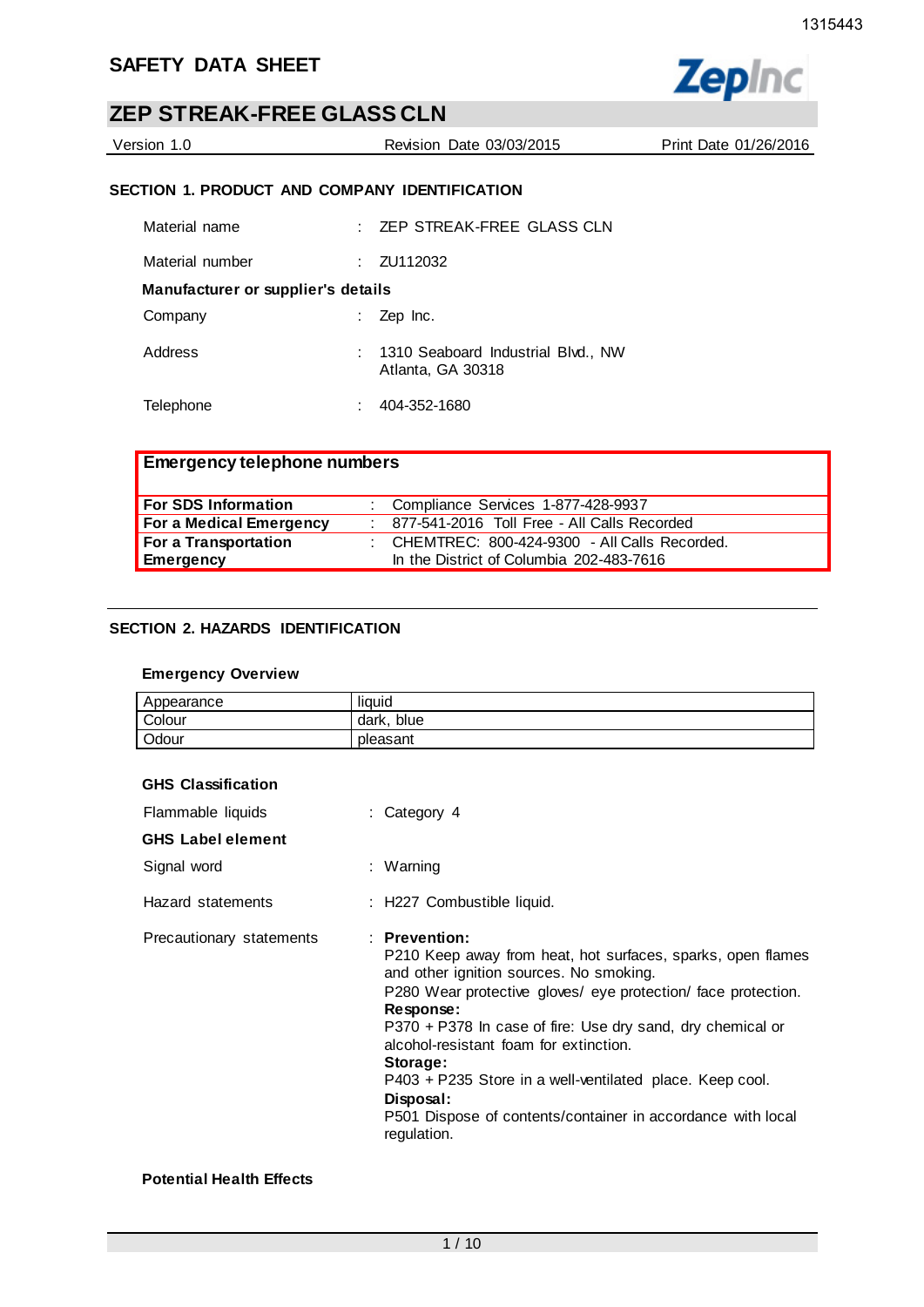

| Version 1.0      | Revision Date 03/03/2015                                                                                                                                      | Print Date 01/26/2016 |
|------------------|---------------------------------------------------------------------------------------------------------------------------------------------------------------|-----------------------|
| Carcinogenicity: |                                                                                                                                                               |                       |
| <b>IARC</b>      | No component of this product present at levels greater than or<br>equal to 0.1% is identified as probable, possible or confirmed<br>human carcinogen by IARC. |                       |
| <b>ACGIH</b>     | Confirmed animal carcinogen with unknown relevance to<br>humans                                                                                               |                       |
|                  | 2-butoxyethanol<br>ethanol                                                                                                                                    | 111-76-2<br>64-17-5   |
| <b>OSHA</b>      | No component of this product present at levels greater than or<br>equal to 0.1% is identified as a carcinogen or potential<br>carcinogen by OSHA.             |                       |
| <b>NTP</b>       | No component of this product present at levels greater than or<br>equal to 0.1% is identified as a known or anticipated carcinogen<br>by NTP.                 |                       |

## **SECTION 3. COMPOSITION/INFORMATION ON INGREDIENTS**

Substance / Mixture : Mixture

## **Hazardous components**

| <b>Chemical Name</b> | CAS-No.  | Concentration [%]   |
|----------------------|----------|---------------------|
| 2-butoxyethanol      | 111-76-2 | $\vert$ >= 5 - < 10 |
| ethanol              | 64-17-5  | $\ge$ = 1 - < 5     |

### **SECTION 4. FIRST AID MEASURES**

| General advice          | : Do not leave the victim unattended.<br>Show this safety data sheet to the doctor in attendance.<br>Move out of dangerous area.                                                                                                                                           |
|-------------------------|----------------------------------------------------------------------------------------------------------------------------------------------------------------------------------------------------------------------------------------------------------------------------|
| If inhaled              | : If unconscious place in recovery position and seek medical<br>advice.<br>If symptoms persist, call a physician.                                                                                                                                                          |
| In case of skin contact | : If skin irritation persists, call a physician.<br>Wash off immediately with plenty of water for at least 15<br>minutes.<br>If on clothes, remove clothes.                                                                                                                |
| In case of eye contact  | : Remove contact lenses.<br>Protect unharmed eye.<br>If eye irritation persists, consult a specialist.<br>Keep eye wide open while rinsing.<br>Rinse immediately with plenty of water for at least 15 minutes.                                                             |
| If swallowed            | : Keep respiratory tract clear.<br>Never give anything by mouth to an unconscious person.<br>If symptoms persist, call a physician.<br>DO NOT induce vomiting unless directed to do so by a<br>physician or poison control center.<br>Take victim immediately to hospital. |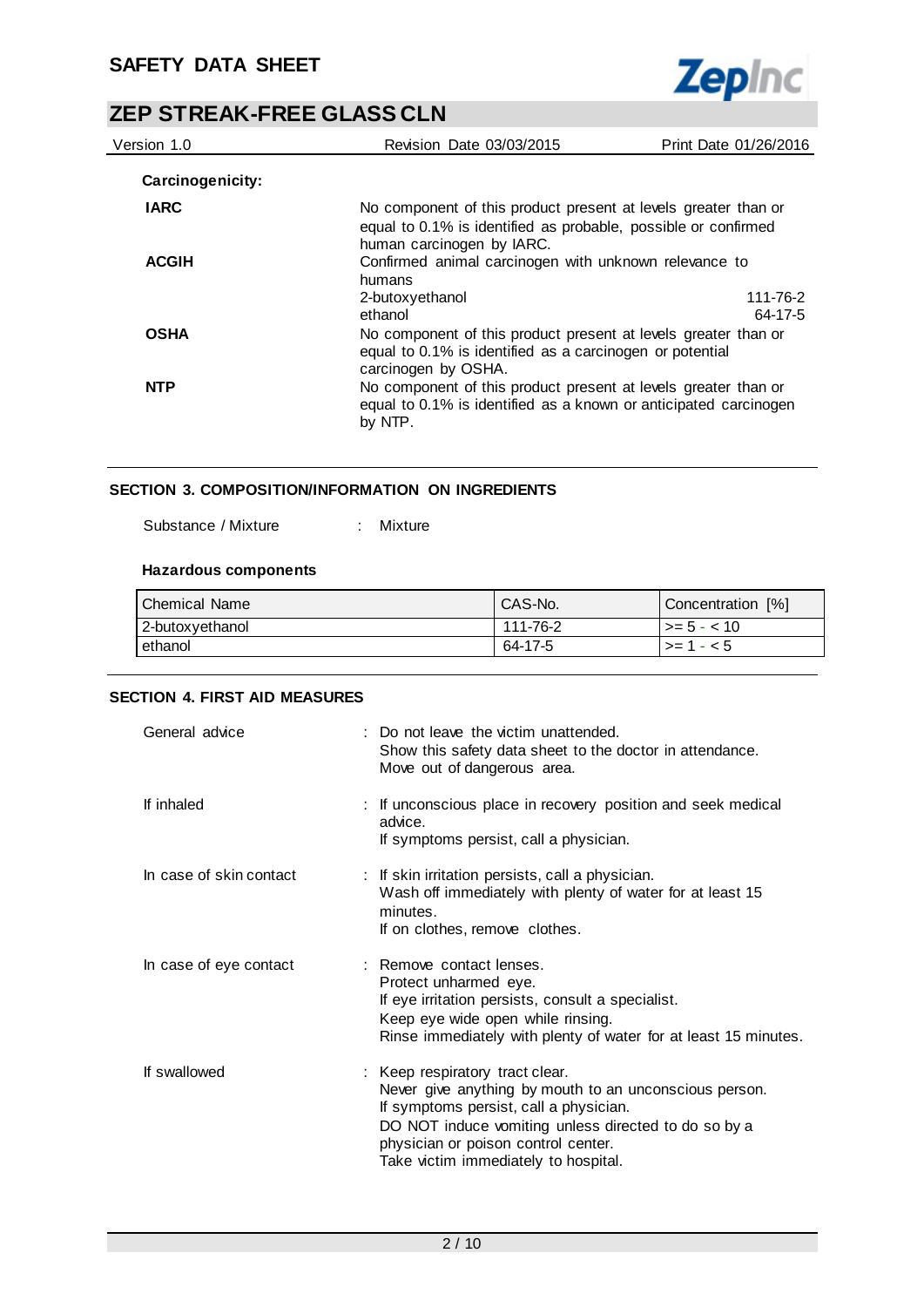

Version 1.0 Revision Date 03/03/2015 Print Date 01/26/2016

#### **SECTION 5. FIREFIGHTING MEASURES**

| Suitable extinguishing media                     | : Carbon dioxide (CO2)<br>Water spray jet<br>Alcohol-resistant foam<br>Dry chemical                          |
|--------------------------------------------------|--------------------------------------------------------------------------------------------------------------|
| Unsuitable extinguishing<br>media                | : High volume water jet                                                                                      |
| Specific hazards during<br>firefighting          | : Do not allow run-off from fire fighting to enter drains or water<br>courses.                               |
| Hazardous combustion<br>products                 | : Carbon dioxide (CO2)<br>Carbon monoxide<br>Smoke                                                           |
| Specific extinguishing<br>methods                | : Use extinguishing measures that are appropriate to local<br>circumstances and the surrounding environment. |
| Further information                              | : Standard procedure for chemical fires.                                                                     |
| Special protective equipment<br>for firefighters | : Wear self-contained breathing apparatus for firefighting if<br>necessary.                                  |

## **SECTION 6. ACCIDENTAL RELEASE MEASURES**

| Personal precautions,<br>protective equipment and<br>emergency procedures | : Use personal protective equipment.<br>Ensure adequate ventilation.<br>Refer to protective measures listed in sections 7 and 8.                                                                 |
|---------------------------------------------------------------------------|--------------------------------------------------------------------------------------------------------------------------------------------------------------------------------------------------|
| Environmental precautions                                                 | : Prevent product from entering drains.<br>Prevent further leakage or spillage if safe to do so.<br>If the product contaminates rivers and lakes or drains inform<br>respective authorities.     |
| Methods and materials for<br>containment and cleaning up                  | : Soak up with inert absorbent material (e.g. sand, silica gel,<br>acid binder, universal binder, sawdust).<br>Sweep up or vacuum up spillage and collect in suitable<br>container for disposal. |

## **SECTION 7. HANDLING AND STORAGE**

| Advice on safe handling | : Avoid contact with skin and eyes.<br>For personal protection see section 8. |
|-------------------------|-------------------------------------------------------------------------------|
|                         |                                                                               |
|                         | Smoking, eating and drinking should be prohibited in the<br>application area. |
|                         | Provide sufficient air exchange and/or exhaust in work rooms.                 |
|                         | Dispose of rinse water in accordance with local and national<br>regulations.  |
|                         | Avoid exposure - obtain special instructions before use.                      |
|                         | Always replace cap after use.                                                 |
|                         | Take precautionary measures against static discharges.                        |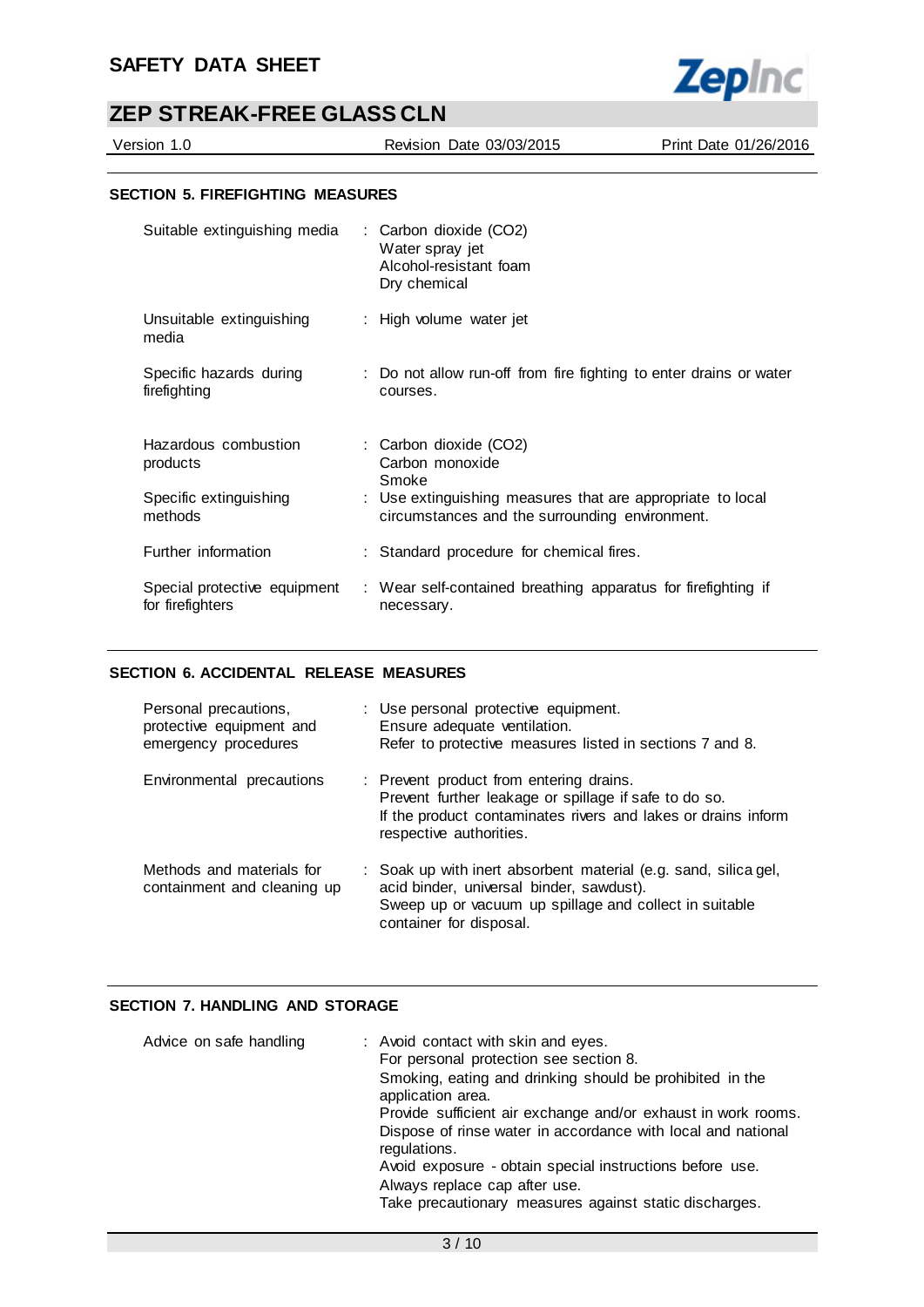

| Version 1.0                 | Revision Date 03/03/2015                                                                                                                                                                                                                                                                                                      | Print Date 01/26/2016 |
|-----------------------------|-------------------------------------------------------------------------------------------------------------------------------------------------------------------------------------------------------------------------------------------------------------------------------------------------------------------------------|-----------------------|
| Conditions for safe storage | : No smoking.<br>Keep container tightly closed in a dry and well-ventilated<br>place.<br>Containers which are opened must be carefully resealed and<br>kept upright to prevent leakage.<br>Observe label precautions.<br>Electrical installations / working materials must comply with<br>the technological safety standards. |                       |
| Materials to avoid          | Oxidizing agents                                                                                                                                                                                                                                                                                                              |                       |

## **SECTION 8. EXPOSURE CONTROLS/PERSONAL PROTECTION**

## **Components with workplace control parameters**

| Components      | CAS-No.  | Value type<br>(Form of<br>exposure) | Control<br>parameters /<br>Permissible<br>concentration | <b>Basis</b> |
|-----------------|----------|-------------------------------------|---------------------------------------------------------|--------------|
| 2-butoxyethanol | 111-76-2 | <b>TWA</b>                          | 20 ppm                                                  | <b>ACGIH</b> |
|                 |          | <b>TWA</b>                          | 5 ppm<br>24 mg/m3                                       | NIOSH REL    |
|                 |          | <b>TWA</b>                          | 50 ppm<br>240 mg/m3                                     | OSHA Z-1     |
|                 |          | <b>TWA</b>                          | 25 ppm<br>120 mg/m3                                     | OSHA P0      |
| ethanol         | 64-17-5  | <b>TWA</b>                          | 1,000 ppm                                               | <b>ACGIH</b> |
|                 |          | <b>TWA</b>                          | 1,000 ppm<br>1,900 mg/m3                                | NIOSH REL    |
|                 |          | <b>TWA</b>                          | 1,000 ppm<br>1,900 mg/m3                                | OSHA Z-1     |
|                 |          | <b>TWA</b>                          | 1,000 ppm<br>1,900 mg/m3                                | OSHA P0      |

### **Biological occupational exposure limits**

| Component              | CAS-No.  | Control                           | Biological | Sampling                                            | Permissible   | <b>Basis</b>     |
|------------------------|----------|-----------------------------------|------------|-----------------------------------------------------|---------------|------------------|
|                        |          | parameters                        | specimen   | time                                                | concentration |                  |
| 2-BUTOXYE THANOL       | 111-76-2 | <b>Butoxyacetic</b><br>acid (BAA) | Urine      | End of<br>shift (As<br>soon as<br>possible<br>after | $200$ mg/g    | <b>ACGIH BEI</b> |
|                        |          |                                   |            | exposure<br>ceases)                                 |               |                  |
| Creatinine<br>Remarks: |          |                                   |            |                                                     |               |                  |

#### **Personal protective equipment**

Respiratory protection : Use respiratory protection unless adequate local exhaust ventilation is provided or exposure assessment demonstrates that exposures are within recommended exposure guidelines.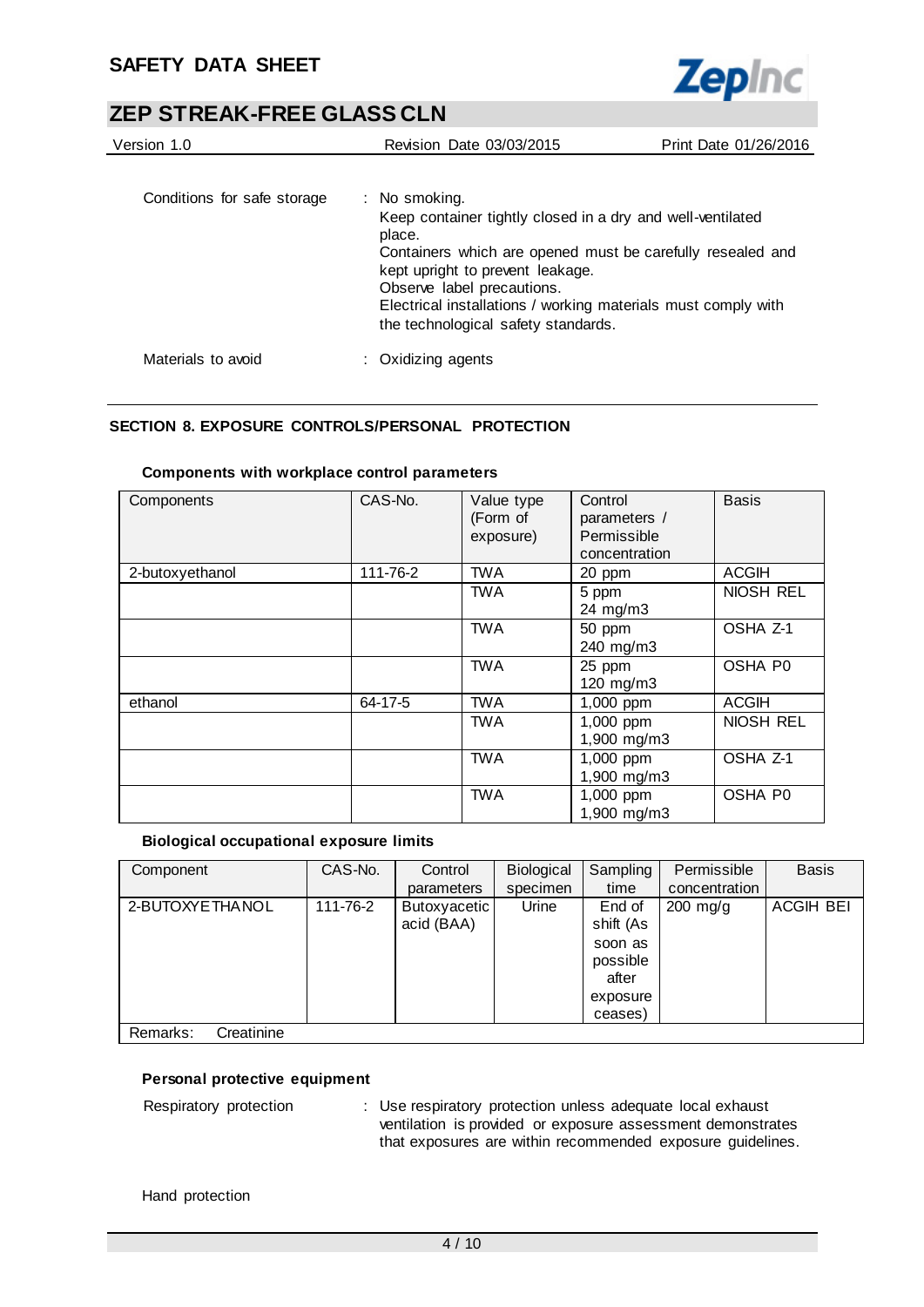

| Version 1.0              | Revision Date 03/03/2015                                                                                             | Print Date 01/26/2016                                          |
|--------------------------|----------------------------------------------------------------------------------------------------------------------|----------------------------------------------------------------|
| Remarks                  | : The suitability for a specific workplace should be discussed<br>with the producers of the protective gloves.       |                                                                |
| Eye protection           | the workstation location.<br>Safety glasses                                                                          | : Ensure that eyewash stations and safety showers are close to |
| Skin and body protection | : impervious clothing<br>Choose body protection according to the amount and                                          | concentration of the dangerous substance at the work place.    |
| Hygiene measures         | : When using do not eat or drink.<br>When using do not smoke.<br>Wash hands before breaks and at the end of workday. |                                                                |

## **SECTION 9. PHYSICAL AND CHEMICAL PROPERTIES**

| Appearance                                 |    | liquid                                        |
|--------------------------------------------|----|-----------------------------------------------|
| Colour                                     |    | dark, blue                                    |
| Odour                                      |    | : pleasant                                    |
| Odour Threshold                            |    | no data available                             |
| pH                                         |    | $10.5 - 11.5$                                 |
| Melting point/freezing point               | ÷  | no data available                             |
| Boiling point                              |    | 96.1 °C                                       |
| Flash point                                |    | : 76.7 $^{\circ}$ C<br>Method: closed cup     |
| Evaporation rate                           |    | : 1                                           |
| Upper explosion limit                      |    | : no data available                           |
| Lower explosion limit                      |    | : no data available                           |
| Vapour pressure                            |    | : not determined                              |
|                                            |    | no data available                             |
| Relative vapour density                    |    | : no data available                           |
| Density                                    |    | : $0.998$ g/cm3                               |
| Solubility(ies)                            |    |                                               |
| Water solubility                           |    | : soluble in cold water, soluble in hot water |
| Partition coefficient: n-<br>octanol/water | t. | no data available                             |
| Auto-ignition temperature                  |    | : not determined                              |
| Thermal decomposition                      |    | : no data available                           |
| Viscosity                                  |    |                                               |
| Viscosity, kinematic                       |    | : no data available                           |
|                                            |    |                                               |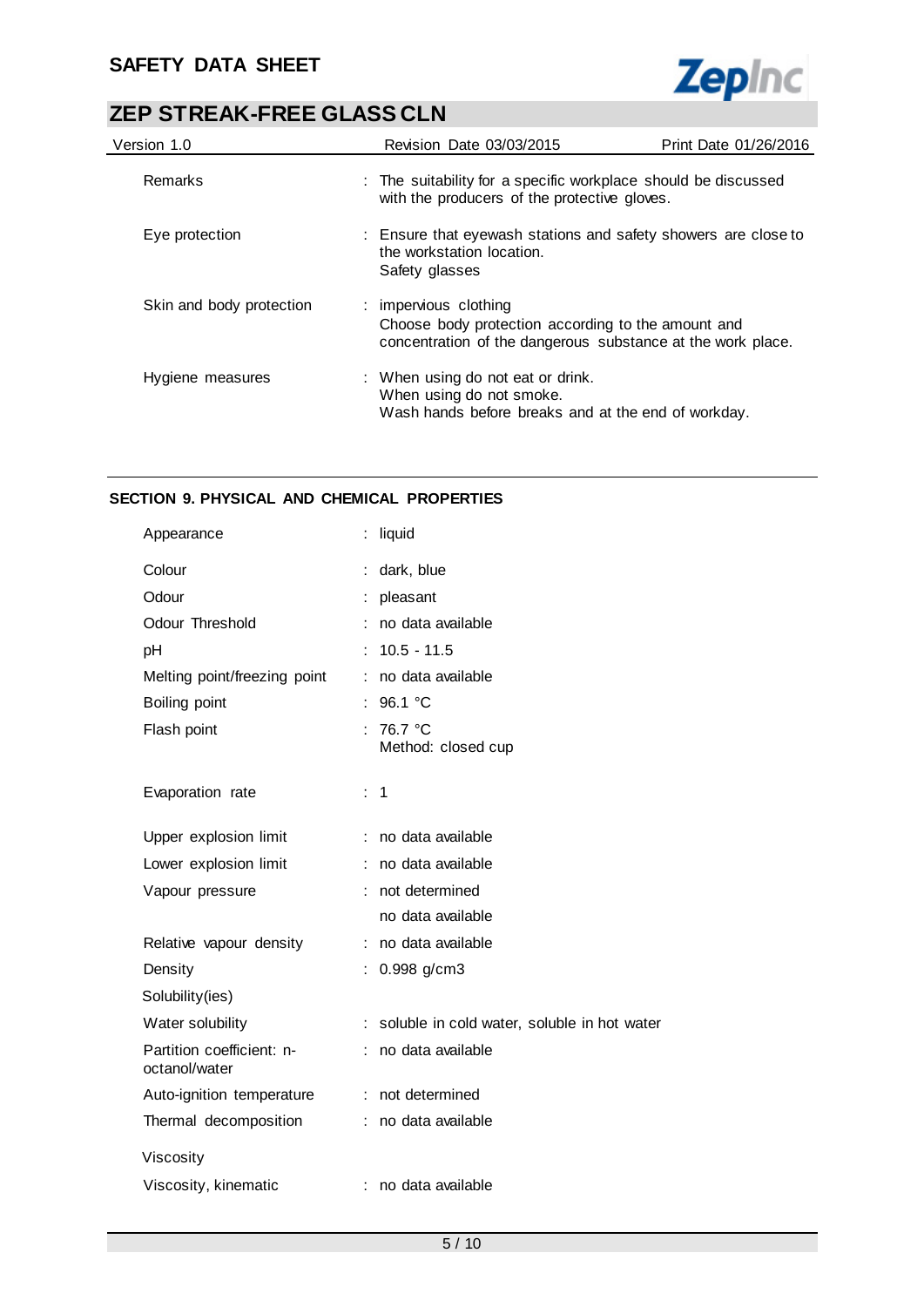

Version 1.0 Revision Date 03/03/2015 Print Date 01/26/2016

## **SECTION 10. STABILITY AND REACTIVITY**

| Reactivity                                                   | : Stable                                                                                                                            |
|--------------------------------------------------------------|-------------------------------------------------------------------------------------------------------------------------------------|
| Chemical stability                                           | : Stable under normal conditions.                                                                                                   |
| Possibility of hazardous<br>reactions<br>Conditions to avoid | : No decomposition if stored and applied as directed.<br>: Heat, flames and sparks.<br>Extremes of temperature and direct sunlight. |
| Incompatible materials                                       | : Oxidizing agents                                                                                                                  |
| Hazardous decomposition<br>products                          | : Carbon oxides                                                                                                                     |

## **SECTION 11. TOXICOLOGICAL INFORMATION**

## **Acute toxicity**

| <u>Product:</u>                 |                                                                                                                        |
|---------------------------------|------------------------------------------------------------------------------------------------------------------------|
| Acute oral toxicity             | : Acute toxicity estimate : $>$ 5,000 mg/kg<br>Method: Calculation method                                              |
| Acute inhalation toxicity       | : Acute toxicity estimate : $> 40$ mg/l<br>Exposure time: 4 h<br>Test atmosphere: vapour<br>Method: Calculation method |
| Acute dermal toxicity           | : Acute toxicity estimate : $>$ 5,000 mg/kg<br>Method: Calculation method                                              |
| <b>Components:</b>              |                                                                                                                        |
| ethanol:<br>Acute oral toxicity | : LD50 Oral rat: 7,060 mg/kg                                                                                           |
| Acute inhalation toxicity       | : LC50 rat: 124.7 mg/l<br>Exposure time: 4 h                                                                           |

## **Skin corrosion/irritation**

## **Product:**

Remarks: May cause skin irritation and/or dermatitis.

## **Serious eye damage/eye irritation**

## **Product:**

Remarks: Vapours may cause irritation to the eyes, respiratory system and the skin.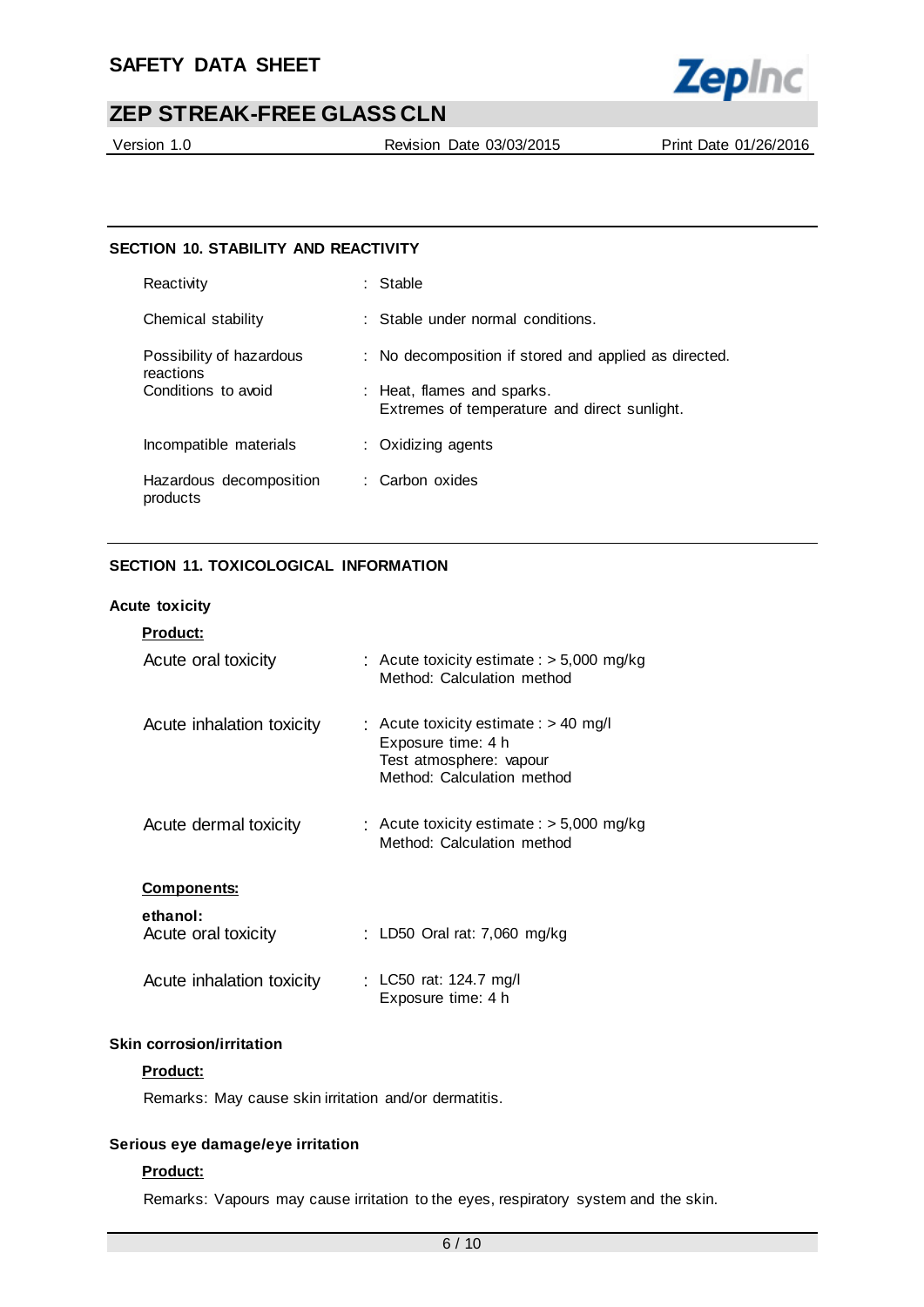

Version 1.0 Revision Date 03/03/2015 Print Date 01/26/2016

#### **Respiratory or skin sensitisation**

no data available

## **Germ cell mutagenicity**

no data available

## **Carcinogenicity**

no data available

## **Reproductive toxicity**

no data available

**2-butoxyethanol: ethanol:**

#### **STOT - single exposure**

no data available

#### **STOT - repeated exposure**

no data available

#### **Aspiration toxicity**

no data available

#### **Further information**

### **Product:**

Remarks: no data available

### **SECTION 12. ECOLOGICAL INFORMATION**

#### **Ecotoxicity**

no data available

#### **Persistence and degradability**

no data available **Bioaccumulative potential**

### **Product:**

| Partition coefficient: n- | : Remarks: no data available |
|---------------------------|------------------------------|
| octanol/water             |                              |

#### **Mobility in soil**

no data available

#### **Other adverse effects**

no data available **Product:**

Regulation 40 CFR Protection of Environment; Part 82 Protection of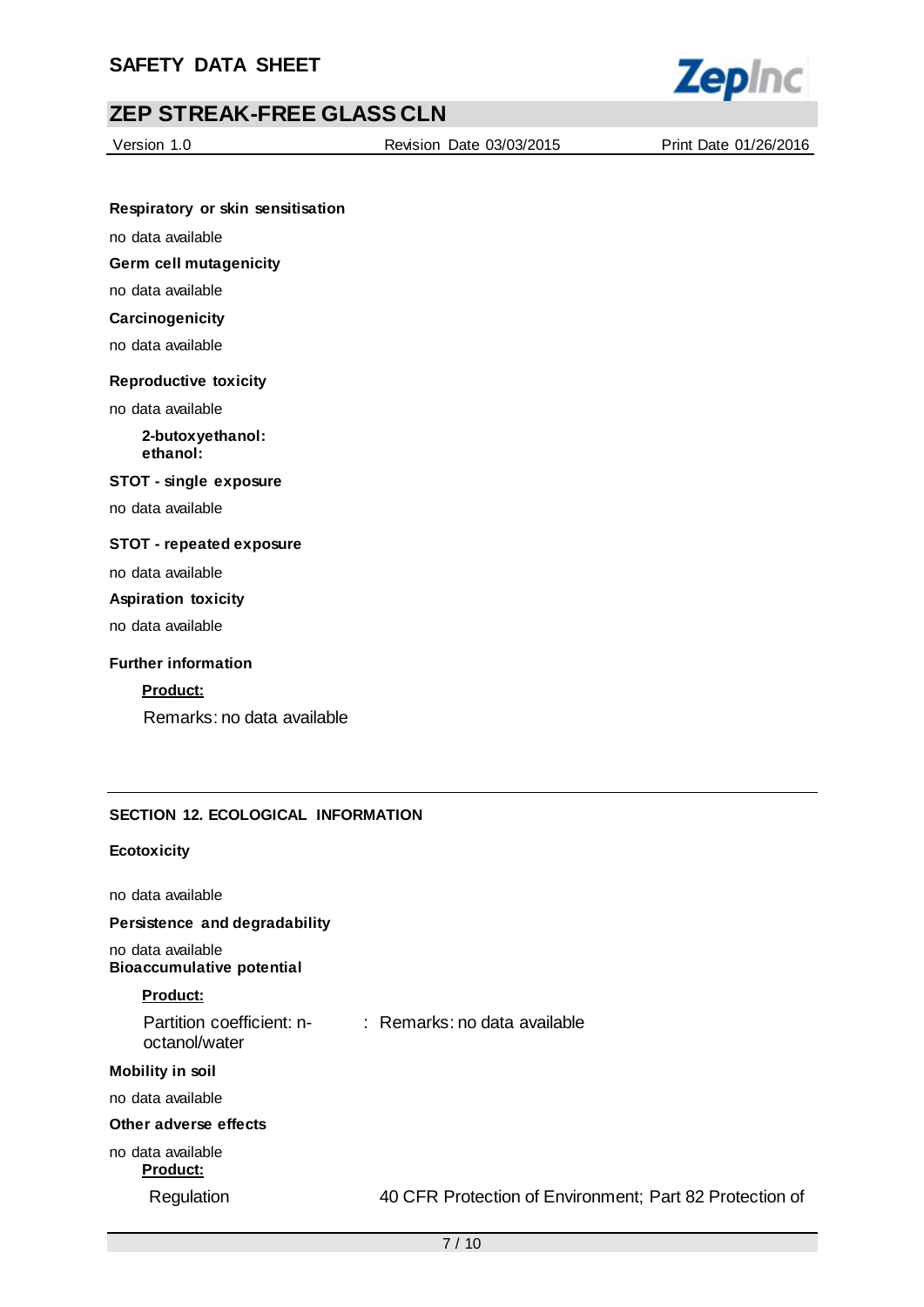

| Version 1.0                          | Revision Date 03/03/2015                                                                                                                                                                                                                               | Print Date 01/26/2016 |
|--------------------------------------|--------------------------------------------------------------------------------------------------------------------------------------------------------------------------------------------------------------------------------------------------------|-----------------------|
| Remarks                              | Stratospheric Ozone - CAA Section 602 Class I<br><b>Substances</b><br>This product neither contains, nor was manufactured<br>with a Class I or Class II ODS as defined by the U.S.<br>Clean Air Act Section 602 (40 CFR 82, Subpt. A, App.A<br>$+$ B). |                       |
| Additional ecological<br>information | : An environmental hazard cannot be excluded in the<br>event of unprofessional handling or disposal., Harmful to<br>aquatic life.                                                                                                                      |                       |

## **SECTION 13. DISPOSAL CONSIDERATIONS**

| Disposal methods       |                                                                                                                                                                                                                              |
|------------------------|------------------------------------------------------------------------------------------------------------------------------------------------------------------------------------------------------------------------------|
| Waste from residues    | : Dispose of in accordance with local regulations.<br>Do not contaminate ponds, waterways or ditches with<br>chemical or used container.<br>The product should not be allowed to enter drains, water<br>courses or the soil. |
| Contaminated packaging | : Empty remaining contents.<br>Dispose of as unused product.<br>Do not re-use empty containers.<br>Do not burn, or use a cutting torch on, the empty drum.                                                                   |

### **SECTION 14. TRANSPORT INFORMATION**

Transportation Regulation: 49 CFR (USA): NOT REGULATED AS DANGEROUS GOODS OR HAZARDOUS MATERIAL

Transportation Regulation: IMDG (Vessel): NOT REGULATED AS DANGEROUS GOODS OR HAZARDOUS MATERIAL

Transportation Regulation: IATA (Cargo Air): NOT REGULATED AS DANGEROUS GOODS OR HAZARDOUS MATERIAL

Transportation Regulation: IATA (Passenger Air): NOT REGULATED AS DANGEROUS GOODS OR HAZARDOUS MATERIAL

Transportation Regulation: TDG (Canada): NOT REGULATED AS DANGEROUS GOODS OR HAZARDOUS MATERIAL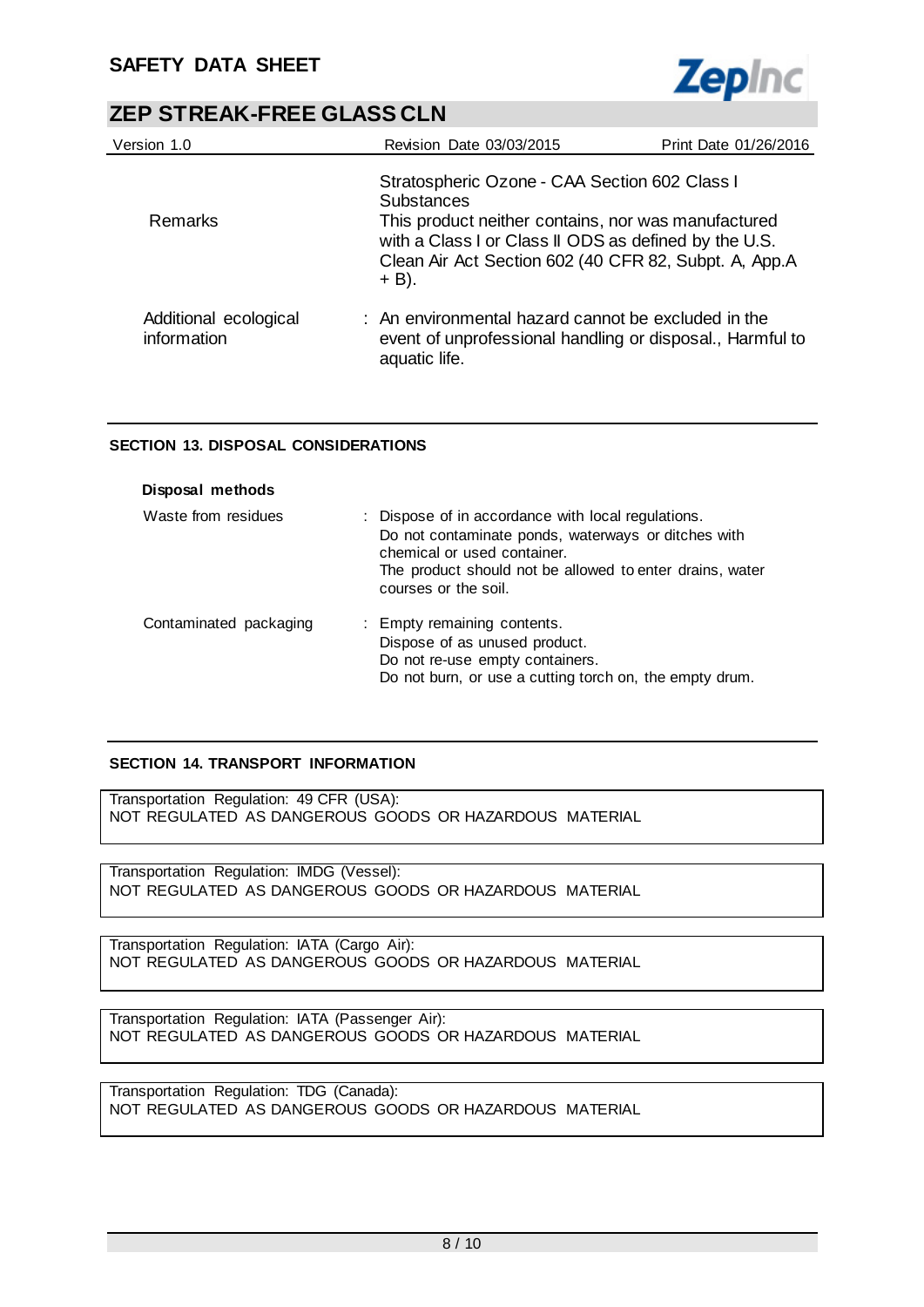

Version 1.0 Revision Date 03/03/2015 Print Date 01/26/2016

## **SECTION 15. REGULATORY INFORMATION**

### **EPCRA - Emergency Planning and Community Right-to-Know Act**

#### **CERCLA Reportable Quantity**

| Components         | CAS-No.   |       | Component RQ   Calculated product RQ |
|--------------------|-----------|-------|--------------------------------------|
|                    |           | (lbs) | (Ibs)                                |
| ammonia, anhydrous | 7664-41-7 | 100   |                                      |

\*: Calculated RQ exceeds reasonably attainable upper limit.

#### **SARA 304 Extremely Hazardous Substances Reportable Quantity**

| Components         | CAS-No.   | Component RQ | Calculated product RQ |
|--------------------|-----------|--------------|-----------------------|
|                    |           | (lbs`        | (lbs)                 |
| ammonia, anhydrous | 7664-41-7 | 100          |                       |

\*: Calculated RQ exceeds reasonably attainable upper limit.

| SARA 311/312 Hazards      | : Fire Hazard                                                                                                                                                                                          |           |         |
|---------------------------|--------------------------------------------------------------------------------------------------------------------------------------------------------------------------------------------------------|-----------|---------|
| <b>SARA 302</b>           | : The following components are subject to reporting levels<br>established by SARA Title III, Section 302:                                                                                              |           |         |
|                           | ammonia, anhydrous                                                                                                                                                                                     | 7664-41-7 | 0.5411% |
| <b>SARA 313</b>           | : SARA 313: This material does not contain any chemical<br>components with known CAS numbers that exceed the<br>threshold (De Minimis) reporting levels established by SARA<br>Title III, Section 313. |           |         |
| <b>California Prop 65</b> | This product does not contain any chemicals known to State of<br>California to cause cancer, birth defects, or any other<br>reproductive harm.                                                         |           |         |

#### **The components of this product are reported in the following inventories:**

| On TSCA Inventory                                                   |
|---------------------------------------------------------------------|
| This product contains one or several components that are not on the |
| Canadian DSL nor NDSL.                                              |
| Not in compliance with the inventory                                |
| Not in compliance with the inventory                                |
| Not in compliance with the inventory                                |
| Not in compliance with the inventory                                |
|                                                                     |

#### **Inventory Acronym and Validity Area Legend:**

AICS (Australia), DSL (Canada), IECSC (China), REACH (European Union), ENCS (Japan), ISHL (Japan), KECI (Korea), NZIoC (New Zealand), PICCS (Philippines), TSCA (USA)

## **SECTION 16. OTHER INFORMATION**